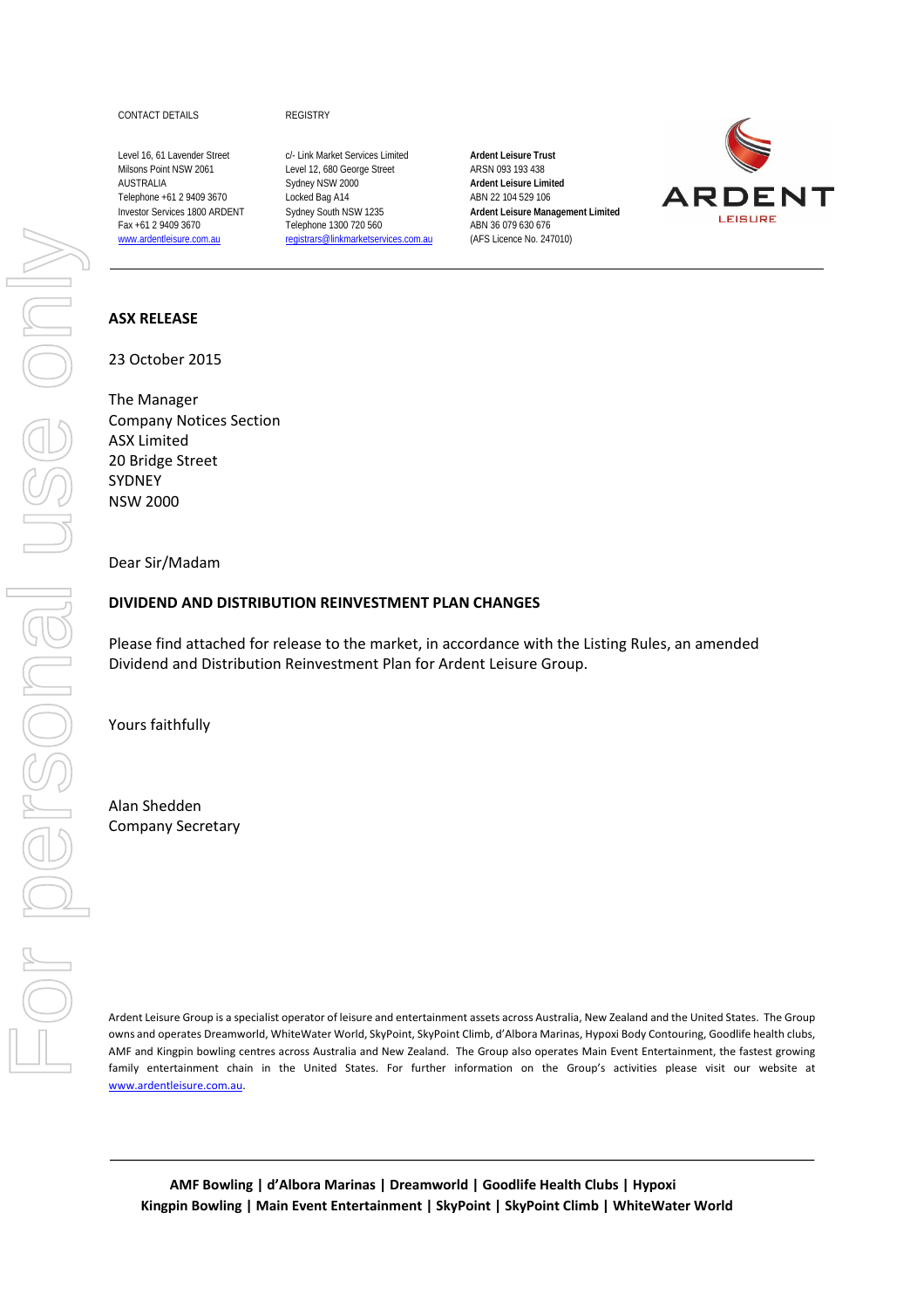

## **ARDENT LEISURE GROUP**

# **DIVIDEND AND DISTRIBUTION REINVESTMENT PLAN**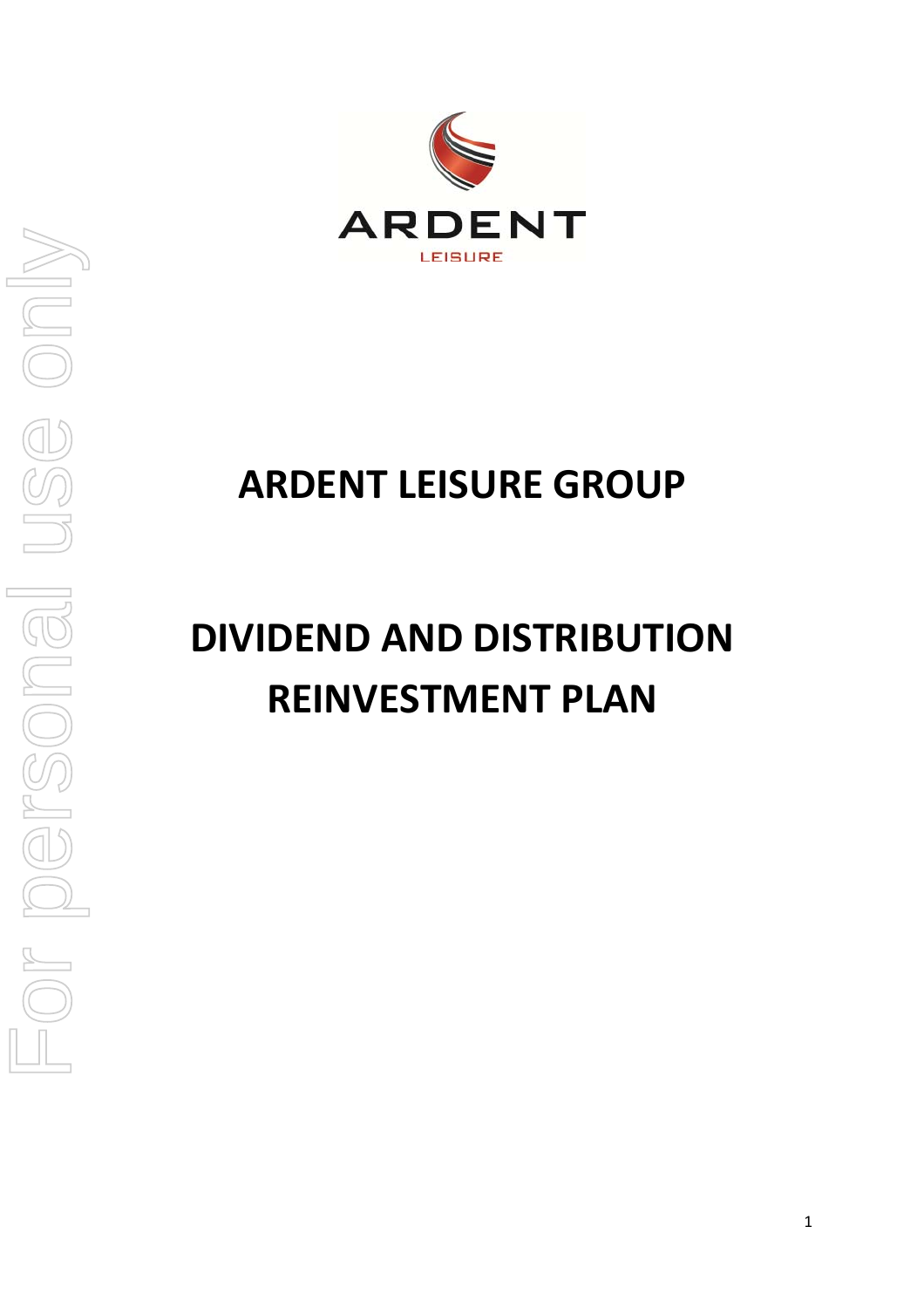## **Table of Contents**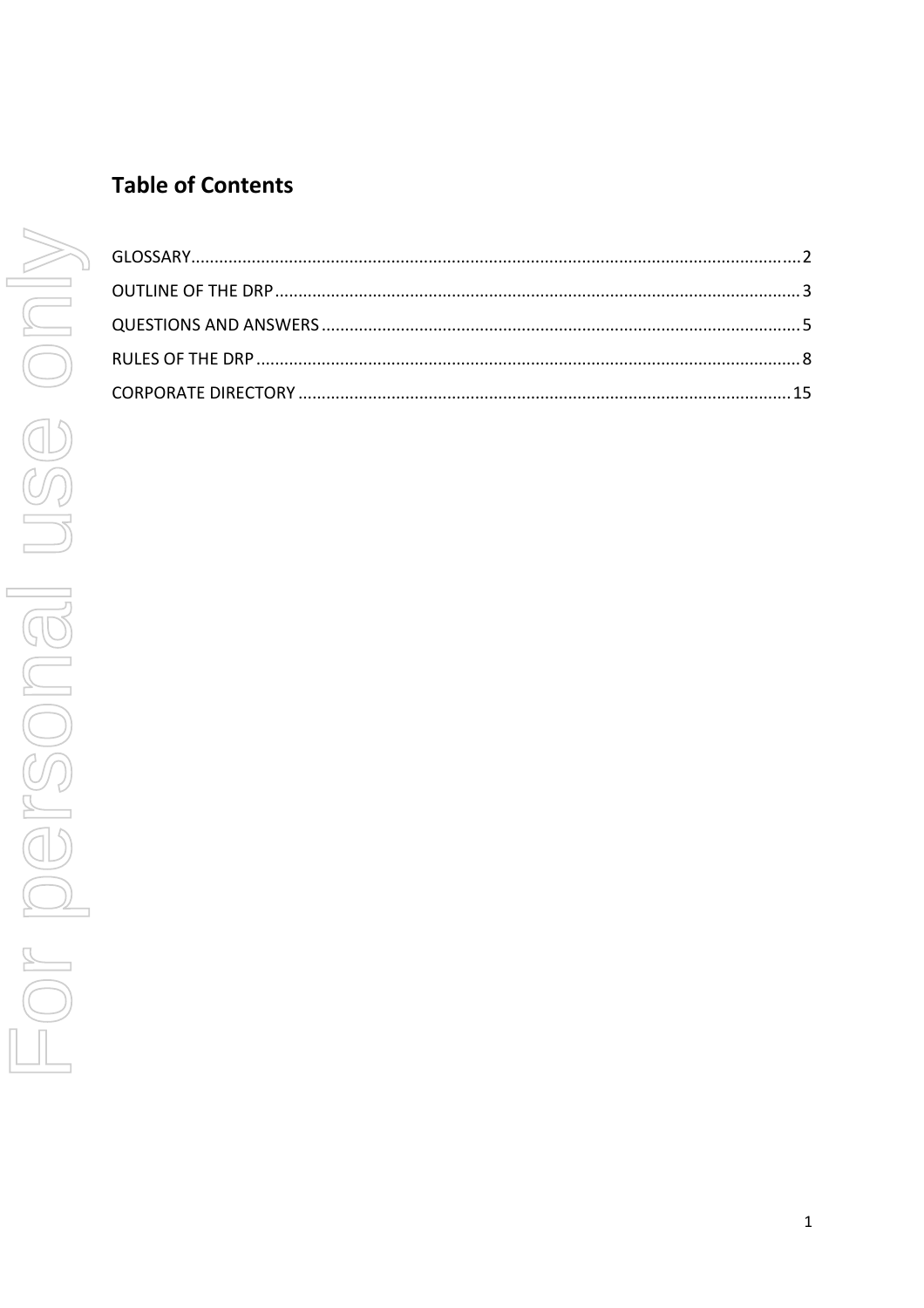**Term**: Definition or Explanation.

**Ardent Leisure Group or Group**: The Trust together with the Company as a consequence of the stapling of the Securities.

**ASX**: Australian Securities Exchange Limited.

**Average Security Price:** The average of the daily volume weighted average price per Security (calculated to 4 decimal places) recorded in the ordinary course of trading on the ASX (and such other stock exchange (if any) as the Board may in its discretion consider appropriate) during the Pricing Period.

**Company**: Ardent Leisure Limited ACN 104 529 106

**Distribution**: A distribution from the Trust or a dividend from the Company, or both.

**Distribution Period**: Half‐yearly.

**DRP**: Distribution and Dividend Reinvestment Plan.

**Pricing Period**: The period of 10 business days commencing on the second business day following the Record Date (subject to the Board's discretion to vary).

**Registrar**: Link Market Services Limited.

**Manager**: Ardent Leisure Management Limited ABN 36 079 630 676 (or its Successor)

**Security**: A unit in the Trust and an ordinary share in the Company contractually stapled together.

**Trust**: Ardent Leisure Trust ARSN 093 193 438

#### **General**

Please note that where a fraction results from application of the formula in Rule 10 (an amount remains after crediting a whole number of Reinvestment Securities), this amount shall be carried forward and will be added to the total amount available for application for Securities  $((V \times W) - T)$  in the formula) in respect of the next Distribution.

Should Investors cease their involvement with the DRP, they will be paid out any carried forward amount in cash.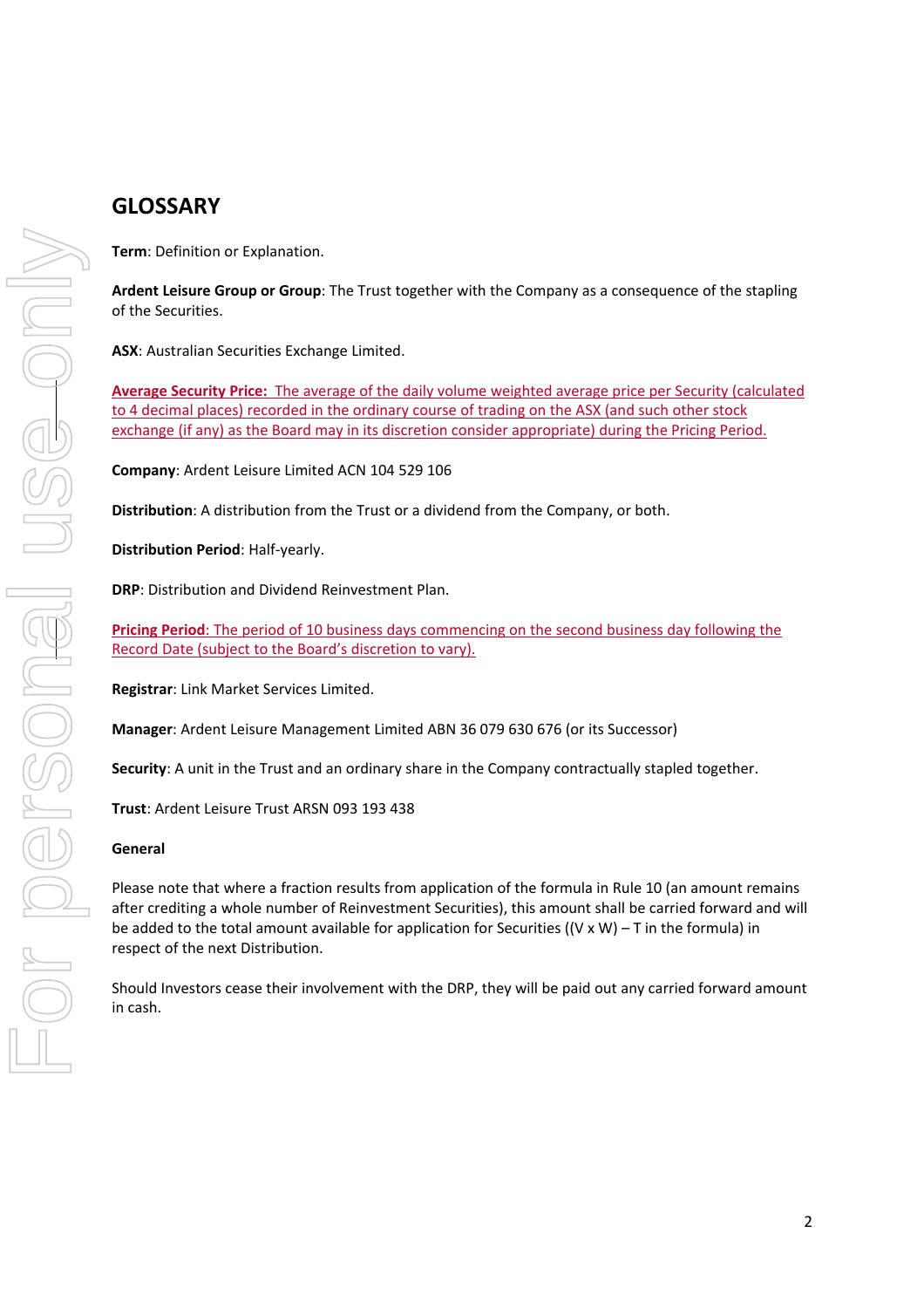## **OUTLINE OF THE DRP**

The DRP allows you to automatically reinvest your cash Distributions in additional Securities without incurring brokerage or other transaction costs.

This Booklet sets out the terms and conditions of Group's DRP. To assist you with the understanding of this document, we have defined certain terms in the Glossary on the inside front cover.

If you do not opt to participate in the DRP, you will continue to receive your Distributions in the form of cash only payable by direct credit to your nominated bank account.

If you wish to take advantage of the DRP, please complete the DRP Election online at www.linkmarketservices.com.au or alternatively, complete the hard copy form and return it to the Group's Registrar as soon as possible. You may nominate part or all of your security holding for participation in the DRP. Note that holdings below 500 stapled securities are not eligible to nominate part of the holding to participate in the DRP. Your nominated participation will apply to all subsequent Distributions until altered by you through the lodgement of a new DRP Election or Cancellation.

The DRP is not available to Investors with registered addresses outside Australia and New Zealand as it is not practical to obtain necessary approvals in other jurisdictions.

Securities under the DRP are issued by reference to the Average DRP Security Price which is calculated as the Average Security Price for the relevant Distribution less the discount, if any, determined by the Manager and the Company from time to time.

Your entitlement to new securities is calculated as follows:

#### Securities Participating x Distribution Amount per Security (1) Average DRP Security Price

Securities will be issued under the DRP at or about the same time as Distributions are paid and will rank equally in all respects with existing issued Securities, including Distribution entitlements. You will pay no brokerage, commission or stamp duty on the issue of these Securities. A DRP statement will be sent to you with each issue of new Securities giving details of your participation in the DRP. The DRP Election and Cancellation is enclosed with this Booklet. Additional forms are available from the Group's Registrar. A more detailed explanation of the terms and conditions of the DRP follows.

In the event of any conflict between a DRP Election or Cancellation, the DRP Booklet and the Rules of the DRP (please refer to page 8), the Rules will prevail to the extent of the conflict.

This Booklet outlines the main features of the DRP. It is not intended to and does not provide financial, taxation or legal advice. As Investors have different financial needs and taxation circumstances, you should choose your form of Distribution carefully.

#### If you are not sure which Distribution option is best, you should consult your own financial, taxation or **legal advisers.**

 $(1)$  Less any tax required to be deducted by the Group.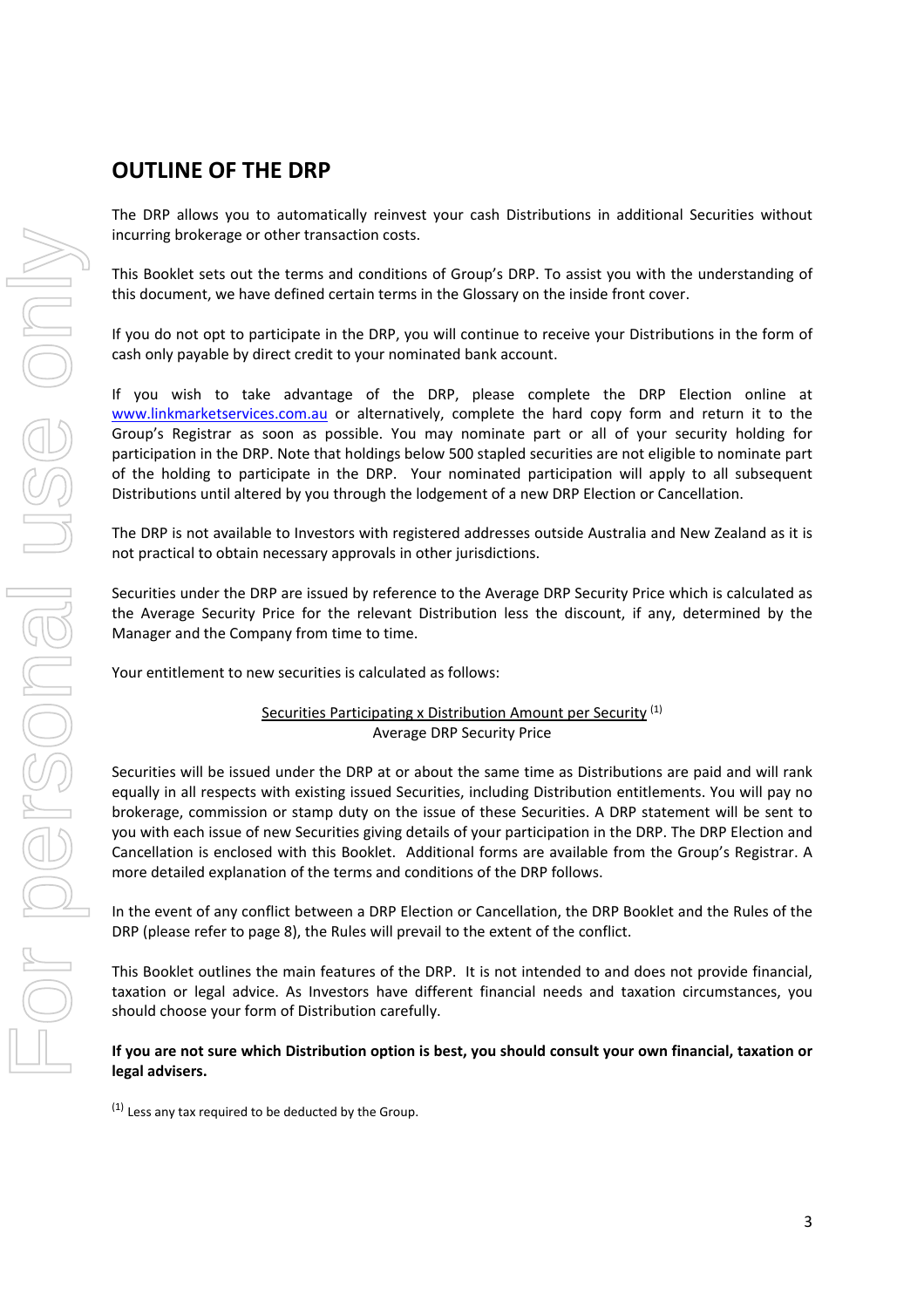## **Enquiries**

If you have any enquiries, other than taxation, about how the DRP operates and how you can participate, please write, telephone or fax the Group's Registrar (please refer to the details on the inside back cover).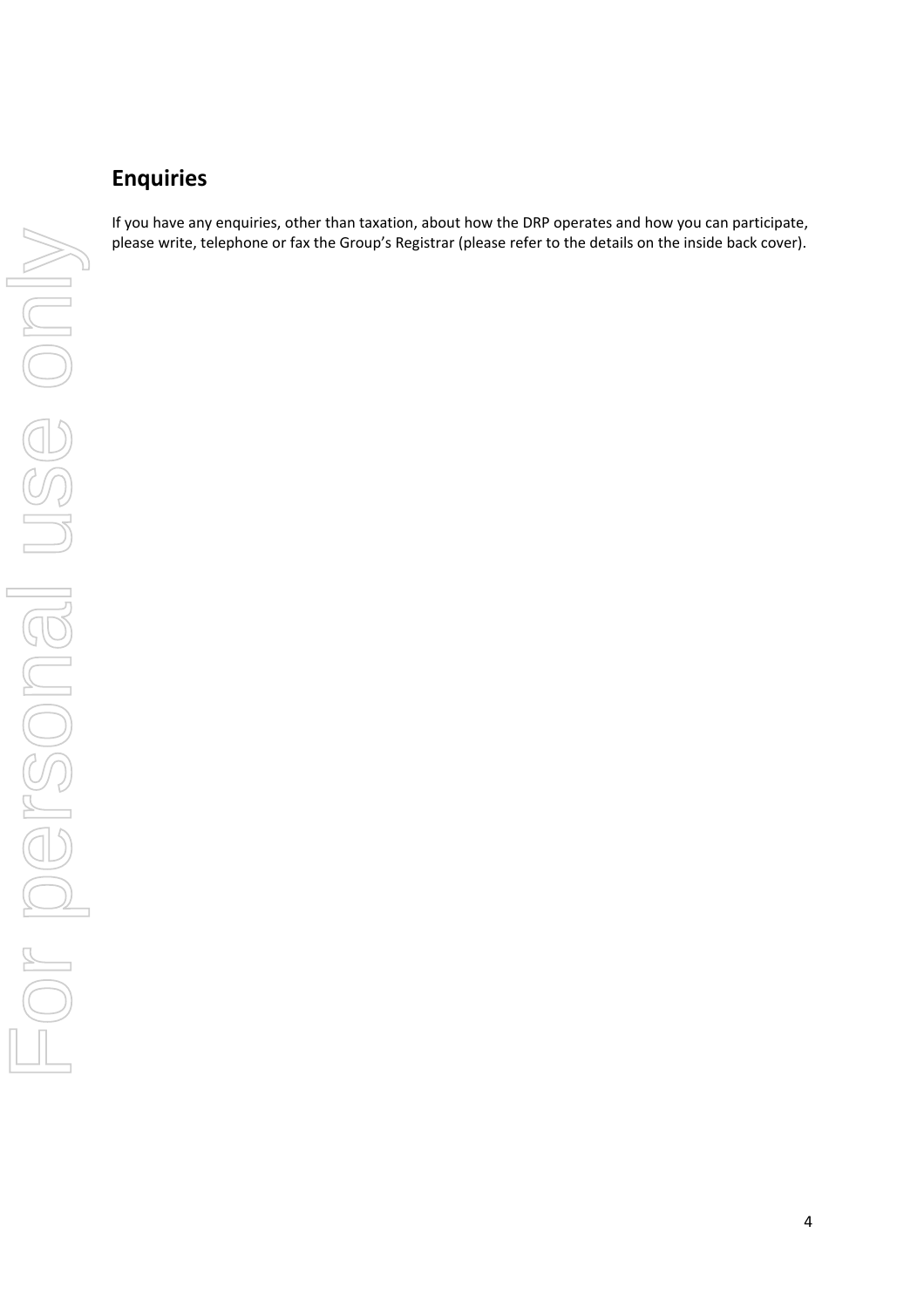## **QUESTIONS AND ANSWERS**

#### **Who can participate?**

All Investors may participate in the DRP unless an Investor has a registered address outside of Australia or New Zealand.

#### **Is participation optional?**

Yes. The decision is entirely yours.

#### **How do I join the DRP?**

You will need to complete the online DRP Election or complete a hard copy and return it to the Group's Registrar.

#### **When will my participation begin?**

It will begin when the first Distribution payment occurs after receipt of your DRP Election provided that it is received by the close of business on the next business following the Record Date for that Distribution. Participation will continue until altered or terminated by you in writing.

#### **Do I have to reinvest all of my Securities?**

No. You have three options:

1. You can elect to have all of your Securities participate.

If you elect full participation, all Securities held will participate in the DRP for future Distributions.

2. You can elect to have a certain number of Securities participate.

If you elect partial participation and specify the number of Securities to participate, Distributions on those Securities only will be reinvested and those Securities that are not participating will receive a Distribution in the form of cash payable by direct credit to your nominated bank account.

3. You can elect to have a certain percentage of your Securities participate.

If you elect partial participation and specify your desired level of participation as a percentage, the actual number of Securities that participate will be determined by that percentage so as to achieve your desired participation level.

Investors with less than 500 Securities may not partially participate. If an Investor with less than 500 Securities elects to partially participate, they will be deemed to have elected to have all their Securities participate.

Of course, you can also choose not to participate at all, in which case you will continue to receive your Distributions in cash payable by direct credit to your nominated bank account.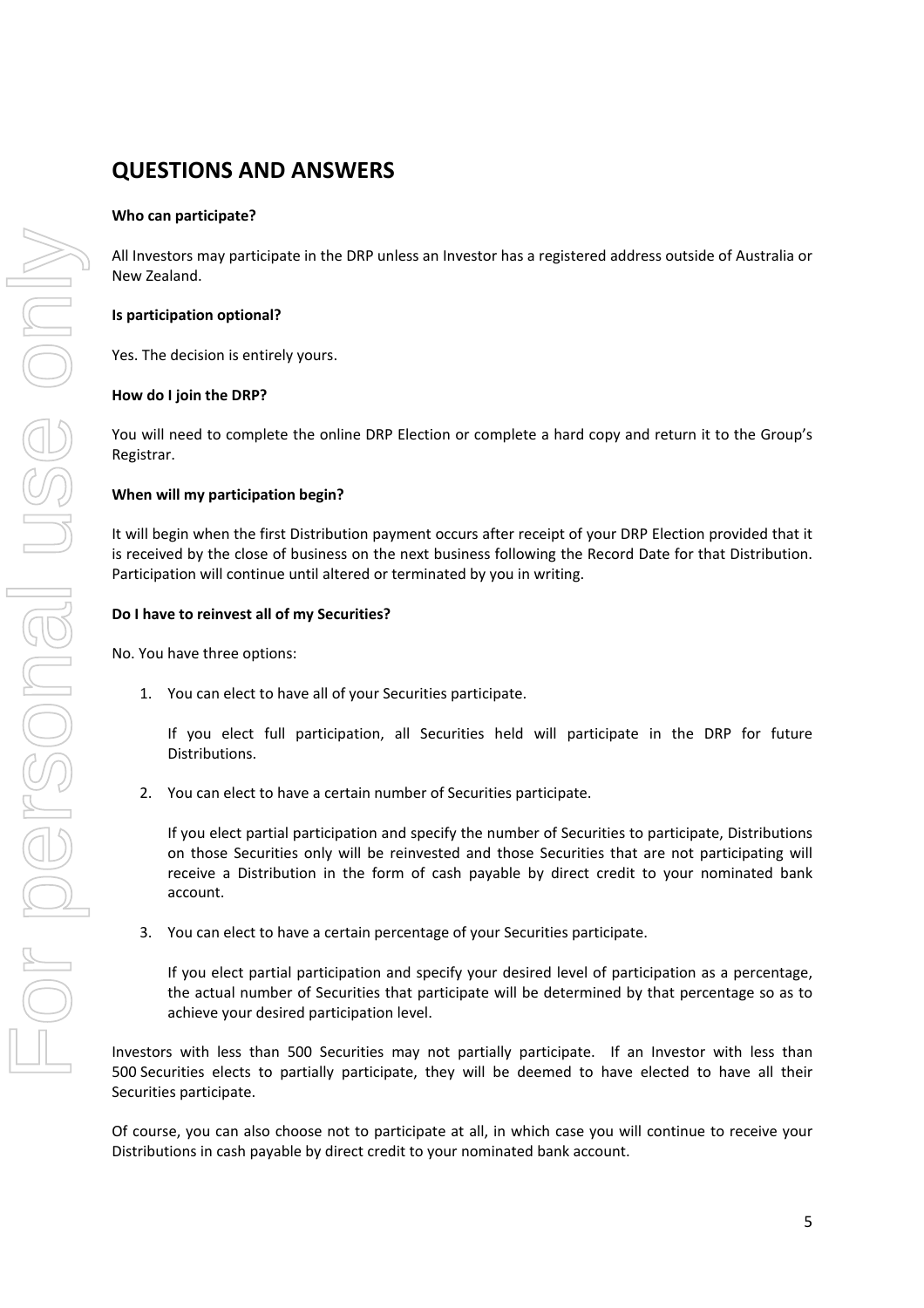#### **Do new securities issued under the DRP automatically participate?**

This will depend on the level of your participation.

If all your Securities participate, then new Securities issued under the DRP will automatically participate. If you have specified a certain number of Securities that are to participate, any new Securities issued to you will not participate (subject to minimum participation levels). If you want these new Securities to participate, you will need to complete a new DRP Election.

If you have specified your desired level of participation as a percentage of your security holding, that percentage of any new Securities issued to you will automatically participate (subject to minimum participation levels). In this way, the percentage level of participation will remain unchanged at your desired level.

#### If I buy more Securities and I am a partial participant, do I need to lodge a new DRP Election?

This will depend on whether you have indicated your desired level of participation as a number of Securities or as a percentage of your total security holding.

If you have specified a percentage, that percentage of the new Securities you have bought will automatically participate. This way your percentage level of participation will remain unchanged.

However, if you have specified a given number of Securities that are to participate, any new Securities you buy will not participate. If you want the Securities purchased to participate, you will have to submit a new DRP Election.

#### **What happens if I have more than one security holding?**

You will need to lodge a separate DRP Election for each separate security holding and you must correctly identify the security holding on the DRP Election.

#### **Can I change my participation at any time?**

The DRP Election is used for the purpose of full or partial participation as well as initial participation in the DRP. The DRP Cancellation is used for terminating participation in the DRP. Simply complete the DRP Election or Cancellation online, or request from the Group's Registrar by telephone. These instructions take effect from the next Distribution payment, subject to being received by the Group's Registrar by the close of business on the next business day following the Record Date for that Distribution.

#### **At what price will the Securities be allotted?**

Securities will be allotted based on the Average Security Price of the Group's Securities for the relevant Distribution less the discount, if any, determined by the Manager and Company from time to time.

#### **Will there be any fees charged on the issue of Securities under the DRP?**

You will not be charged brokerage fees, commission or stamp duty for any allotment of Securities under the DRP.

#### **Can I sell my Securities when I choose?**

You can sell any or all of your Securities at any time. The Securities will automatically be withdrawn from the DRP when the Group registers a valid transfer document. If you sell your Securities between the Ex‐ Distribution Date and the Record Date, you should lodge a DRP Cancellation with the Group's Registrar by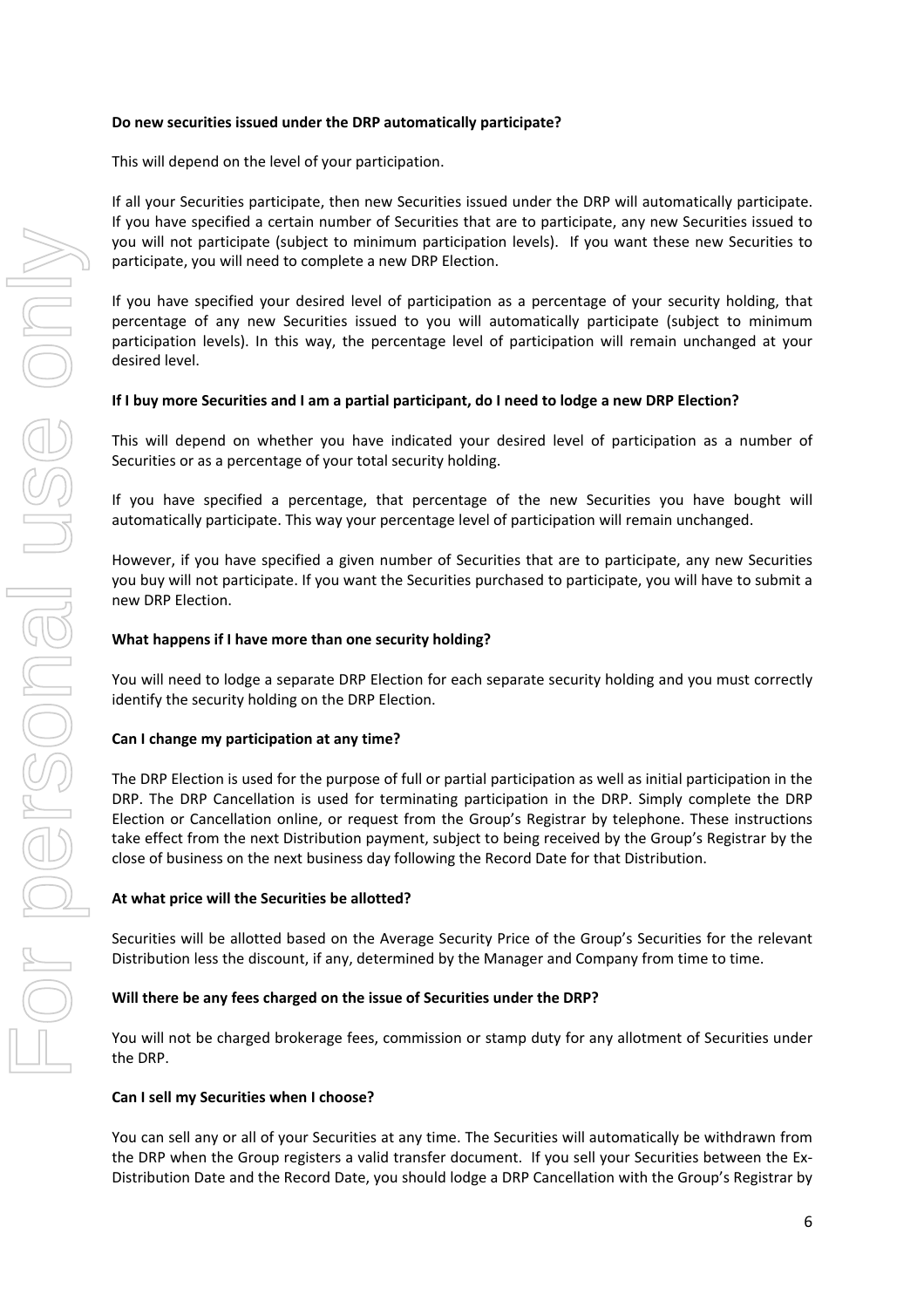the close of business on the next business day following the Record Date to ensure you do not receive any unwanted DRP Securities.

If you are a partial participant in the DRP and you sell any of your Securities then, unless otherwise notified, any Securities not participating in the DRP will be taken to have been sold first, followed by any Securities participating in the DRP. If you have specified percentage participation, you will be taken to have sold such proportion of participating and non-participating Securities as necessary to maintain your desired percentage participation (subject to minimum participation levels).

#### **Should I inform the Group's Registrar of any sale?**

If you have sold all of your Securities, it is not necessary to advise the Group's Registrar of the sale. However, if you have sold only some of your Securities and do not wish those Securities sold to be deducted from the DRP in the order mentioned above, then you should notify the Group's Registrar in writing.

#### **What about taxation?**

For Australian income tax purposes, Distributions reinvested under the DRP are treated as distributions and dividends received by you in the same manner as a cash distribution and dividend. Neither the Manager nor the Company takes any responsibility for the taxation liabilities of Investors and recommends you obtain professional taxation advice.

#### **How do I keep track of my participation?**

Within 10 business days of allotment of the Securities, a separate statement will be issued showing:

- the number of your Securities participating in the DRP;
- the cash Distribution entitlement;
- the number and effective price of Securities issued under the DRP; and
- any taxable or franked components of the Distribution.

#### **Can the DRP be modified, suspended, terminated or reinstated?**

The Manager and the Company may together modify, suspend, terminate or reinstate the operation of the DRP at any time. It should also be noted that the Manager and the Company may arrange for the DRP to be underwritten at any time on terms and conditions that it deems appropriate.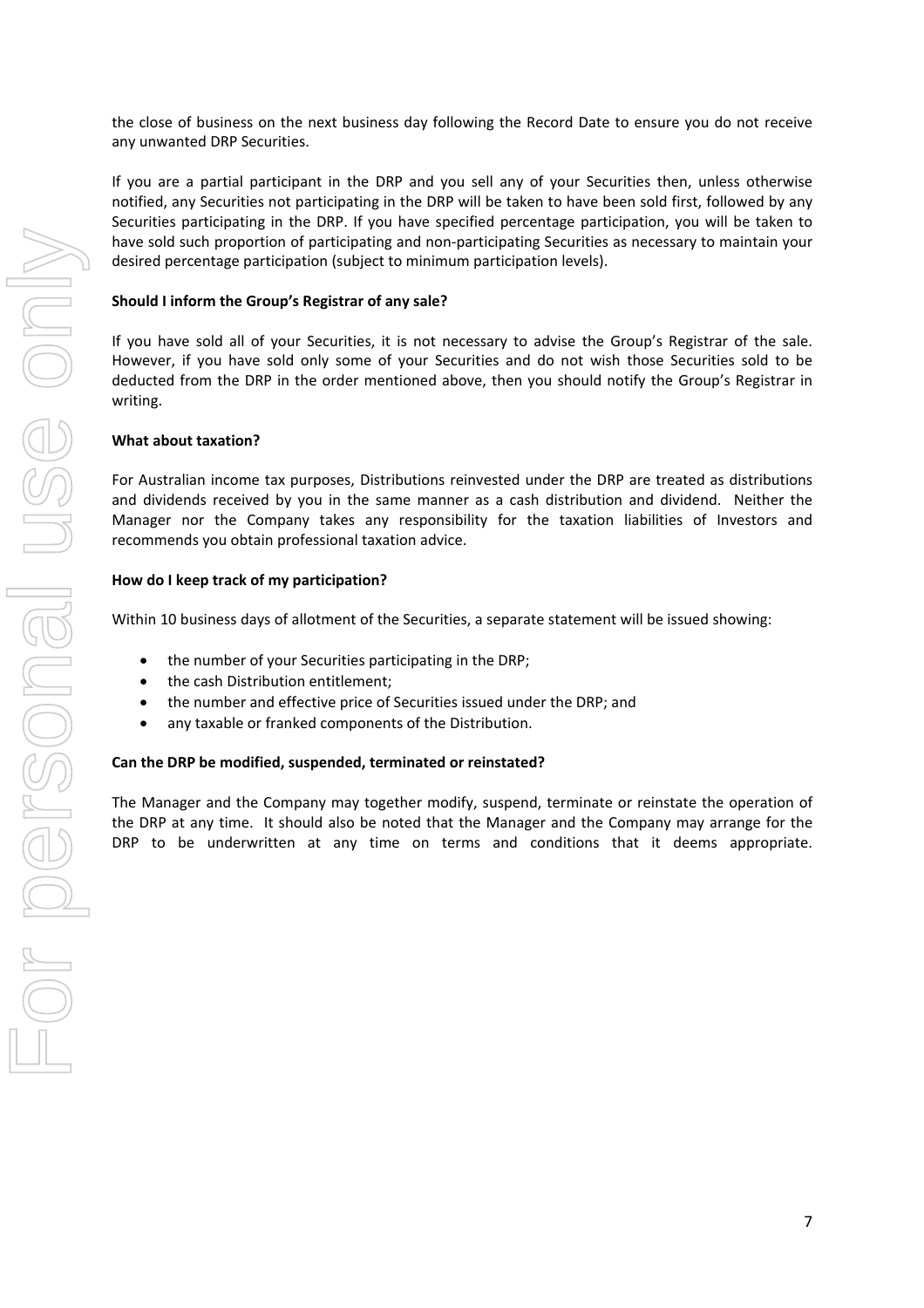## **RULES OF THE DRP**

#### **Rule 1: Preliminary**

- 1. These Rules constitute the terms and conditions of the DRP pursuant to the constitutions of the Trust and the Company.
- 2. The DRP will continue in operation until suspended or terminated by the Manager and the Company pursuant to Rule 17 or by the Ardent Leisure Group at a general meeting of Investors.

#### **Rule 2: Interpretation**

1. In these Rules, unless a contrary intention appears:

**DRP Account** has the meaning given to that expression by Rule 9;

**DRP Election** refers to the printed or online "Dividend Reinvestment Plan Application or Variation" form, which is used to cause Securities to participate in the DRP or to vary the basis of such participation;

**DRP Securities** has the meaning given to that expression by Rule 3.2;

**DRP Cancellation** refers to the printed or online "Dividend Reinvestment Plan Application or Variation" form, which is used to cause all securities in a particular securities account which are participating in the DRP to cease participation;

**Record Date** means the close of business on the last business day of a Distribution Period for determining entitlements to the Distribution; and

**Reinvestment Securities** has the meaning given to that expression by Rule 9.

Other terms referred to in these Rules are defined in the Glossary on the inside front cover.

- 2. References in these Rules to a securities account take account of the fact that an Investor may hold different classes of securities.
- 3. For the purposes of these Rules, a DRP Election shall be taken to indicate full participation in respect of Securities of a particular kind and class held by a person in a particular securities account when it indicates that all of those Securities are to participate.
- 4. For the purposes of these Rules, a DRP Election shall be taken to indicate partial participation in respect of Securities of a particular kind and class held by an Investor in a particular securities account when it nominates a specified number of those Securities (being less than the total number held by the Investor in that securities account) for participation in the DRP or it nominates a specified percentage of an Investor's holding for participation in the DRP being less than 100 percent (subject to Rule 5.14).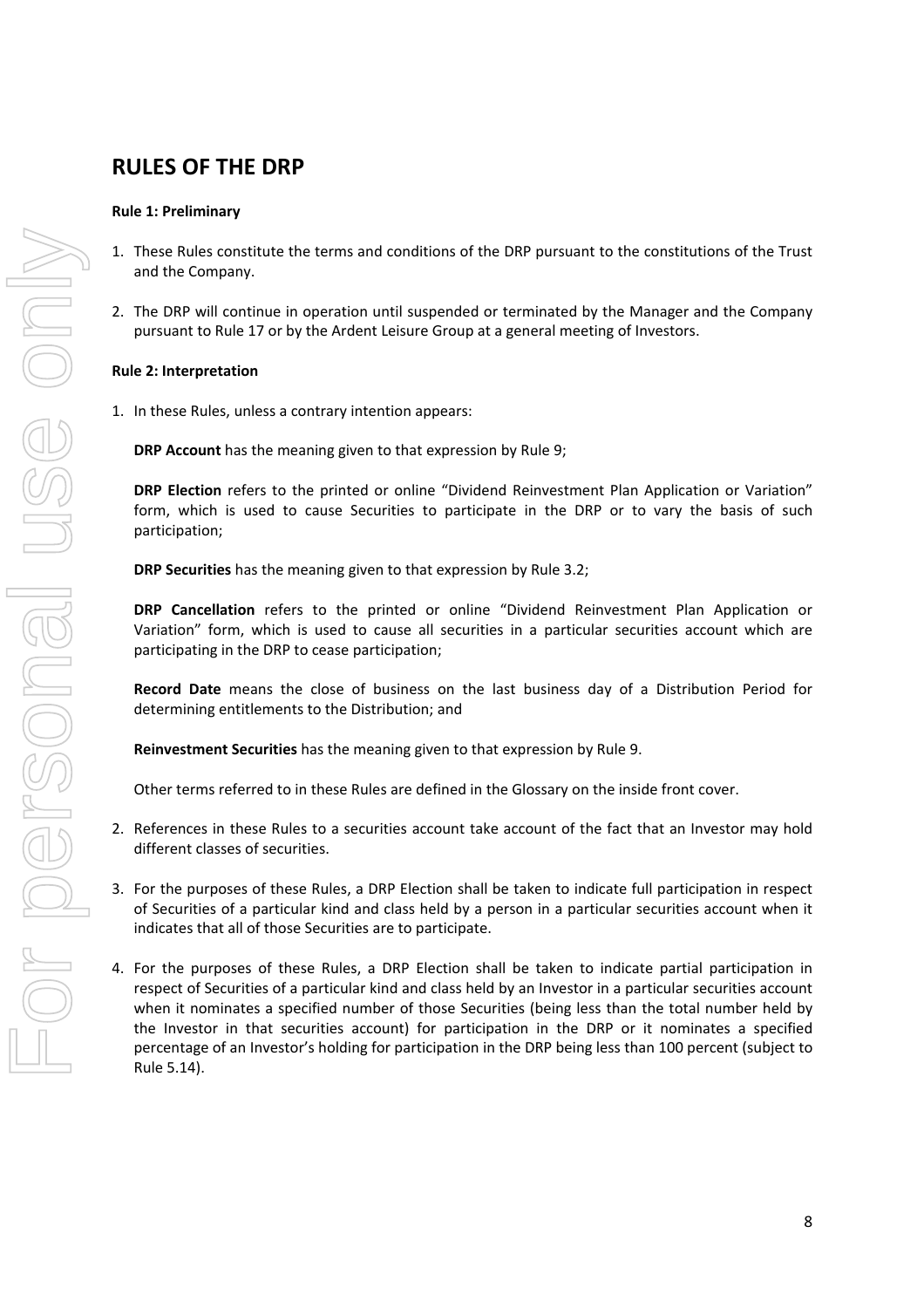#### **Rule 3: Participation**

- 1. Some or all of the Securities being fully paid Securities, partly paid Securities or converting preference securities held from time to time by an Investor in a particular securities account may, subject to these Rules, participate in the DRP.
- 2. Securities held by a person in a particular securities account that participate at any time in the DRP are called DRP Securities.

#### **Rule 4: Ascertaining Participating Securities**

- 1. The Securities held by an Investor in a particular securities account which, at a particular time, participate in the DRP shall be determined by reference to the DRP Election received from the Investor in accordance with Rule 5 which is in force at the relevant time.
- 2. If an Investor has specified the number of Securities which are to participate in the DRP as a percentage of that Investor's holding, the number of Securities which are to participate will be that percentage of the total number of Securities held by that Investor rounded down, if necessary, to the nearest whole number of Securities subject to Rule 5.14.

#### **Rule 5: Lodgement and Effect of a DRP Election and DRP Cancellation**

- 1. A DRP Election or Cancellation must be in a form prescribed or approved by the Manager and the Company.
- 2. Every DRP Election and Cancellation must:
	- (a) contain sufficient details to enable the relevant securities account and the Securities to which it relates to be identified;
	- (b) be executed by or on behalf of the Investor by whom the relevant Securities are held or in such other manner as the Manager and the Company may from time to time prescribe or approve;
	- (c) be received by the Group's Registrar; and
	- (d) comply with these Rules.
- 3. If a DRP Election specifies full participation, all Securities held by the Investor, including those subsequently acquired by the Investor in respect of the relevant securities account, whether under the DRP or otherwise, will be DRP Securities.
- 4. Subject to Rule 5.14, if a DRP Election specifies partial participation:
	- (a) by specifying the exact number of Securities which are to participate, only that number of Securities specified will be DRP Securities irrespective of subsequent acquisitions by the Investor; and
	- (b) by specifying the percentage of the Investors holding which is to participate, that percentage of Securities held, including that percentage of securities subsequently acquired by the Investor in respect of the relevant securities account, will be DRP Securities.
- 5. If a DRP Election specifies a number of Securities that is greater than the total number of Securities in the relevant securities account on the Record Date, the Investor shall be deemed to have elected full participation.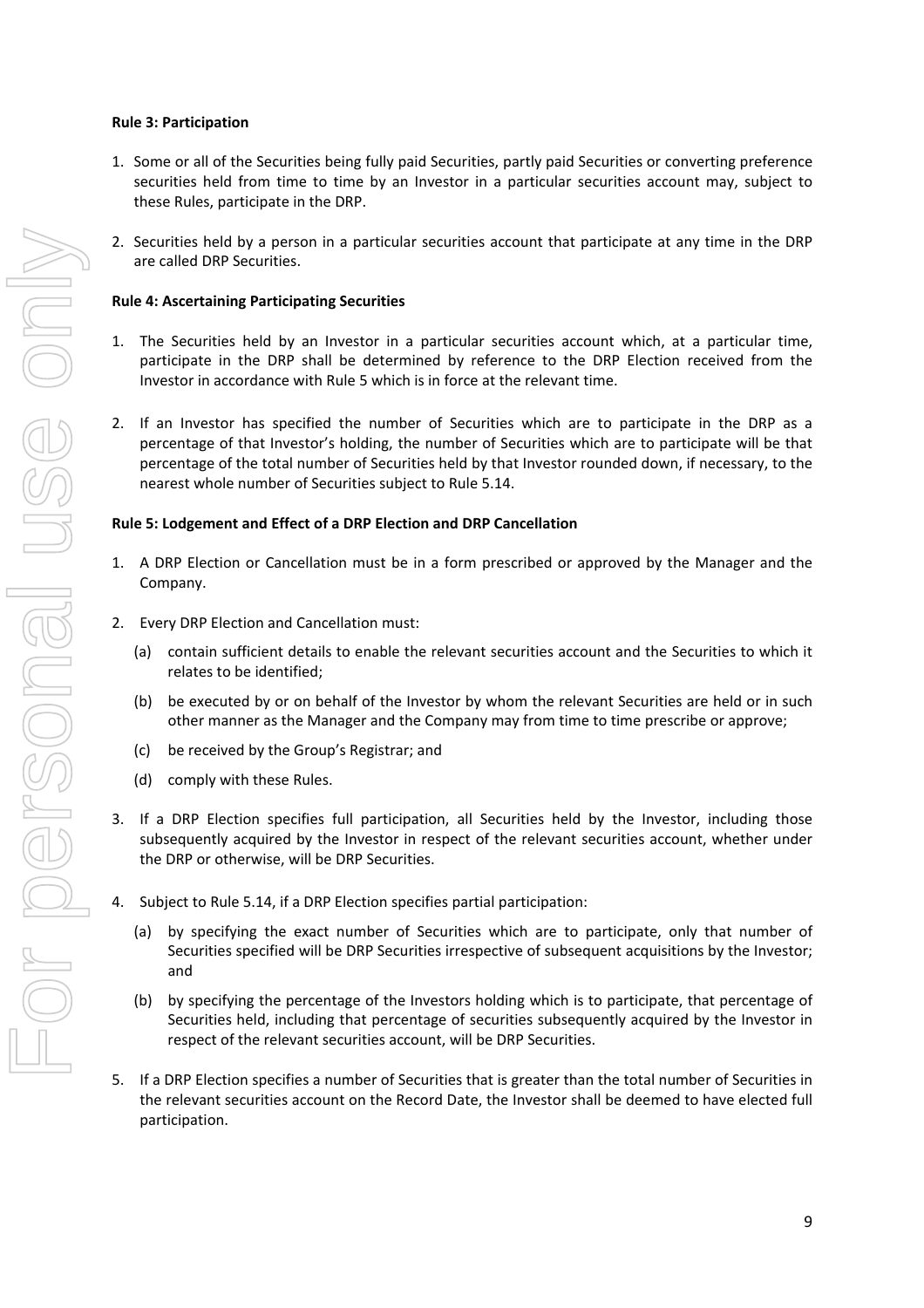- 6. If a DRP Election purports to nominate a securities account for both full participation and partial participation at the same time, the relevant Investor shall be deemed to have elected full participation.
- 7. A DRP Election or Cancellation comes into force when it is approved by the Manager and the Company and, until then, creates no rights or liabilities.
- 8. Approval of a DRP Cancellation shall not be withheld by the Manager or the Company.
- 9. Approval of a DRP Election may be withheld by the Manager and the Company in any case at the absolute discretion of the Manager and the Company which shall not be bound to state any reason for the withholding of the approval.
- 10. Approval of a DRP Election shall be withheld by the Manager and the Company in any case where, in the opinion of the Manager and the Company, approval of it would prejudice the effective operation of the DRP, would result in a breach of any law or would be contrary to the interests of the Group as determined by the Manager and the Company.
- 11. Where approval of a DRP Election is withheld, the Manager and the Company shall so inform the Investor from whom the DRP Election was received.
- 12. Unless a DRP Election or Cancellation is received by the Group's Registrar by the close of business on the next business day following the Record Date for the next Distribution, the DRP Election or Cancellation shall not take effect in respect of that Distribution.
- 13. Where a DRP Election or Cancellation purports to be signed by an agent on behalf of an Investor, the Manager and the Company may require proof of the agent's authority and until proof to its reasonable satisfaction is furnished, may decline to recognise the DRP Election or Cancellation.
- 14. If a DRP Election purports to nominate a securities account for partial participation which contains less than 500 securities, the relevant Investor shall be deemed to have elected full participation.

#### **Rule 6: Variation and Termination of Participation**

- 1. Variation of participation may only be effected by lodgement of a new DRP Election in substitution for the DRP Election in force at the time of lodgement.
- 2. An Investor who has lodged a DRP Election in relation to a particular securities account may terminate their participation in the DRP in relation to that securities account by lodging a DRP Cancellation and when that DRP Cancellation comes into force, all of the Securities held by the Investor in that securities account shall cease to be DRP Securities.

#### **Rule 7: Securities Subject to Charge**

- 1. If at the time of lodgement of any DRP Election, the Group has a lien on or charge over any of the Securities to which the DRP Election relates or is entitled to withhold Distributions thereon, the DRP Election is incapable of coming into force and shall be ineligible for approval by the Manager and the Company.
- 2. If any lien, charge or entitlement arises in relation to any DRP Securities as mentioned in Rule 7.1, a DRP Cancellation in relation to the relevant securities account shall be deemed to have come into force and Rule 6.2 shall take effect accordingly (subject, however, to that lien, charge or entitlement).

#### **Rule 8: Effect of Transfer of Securities**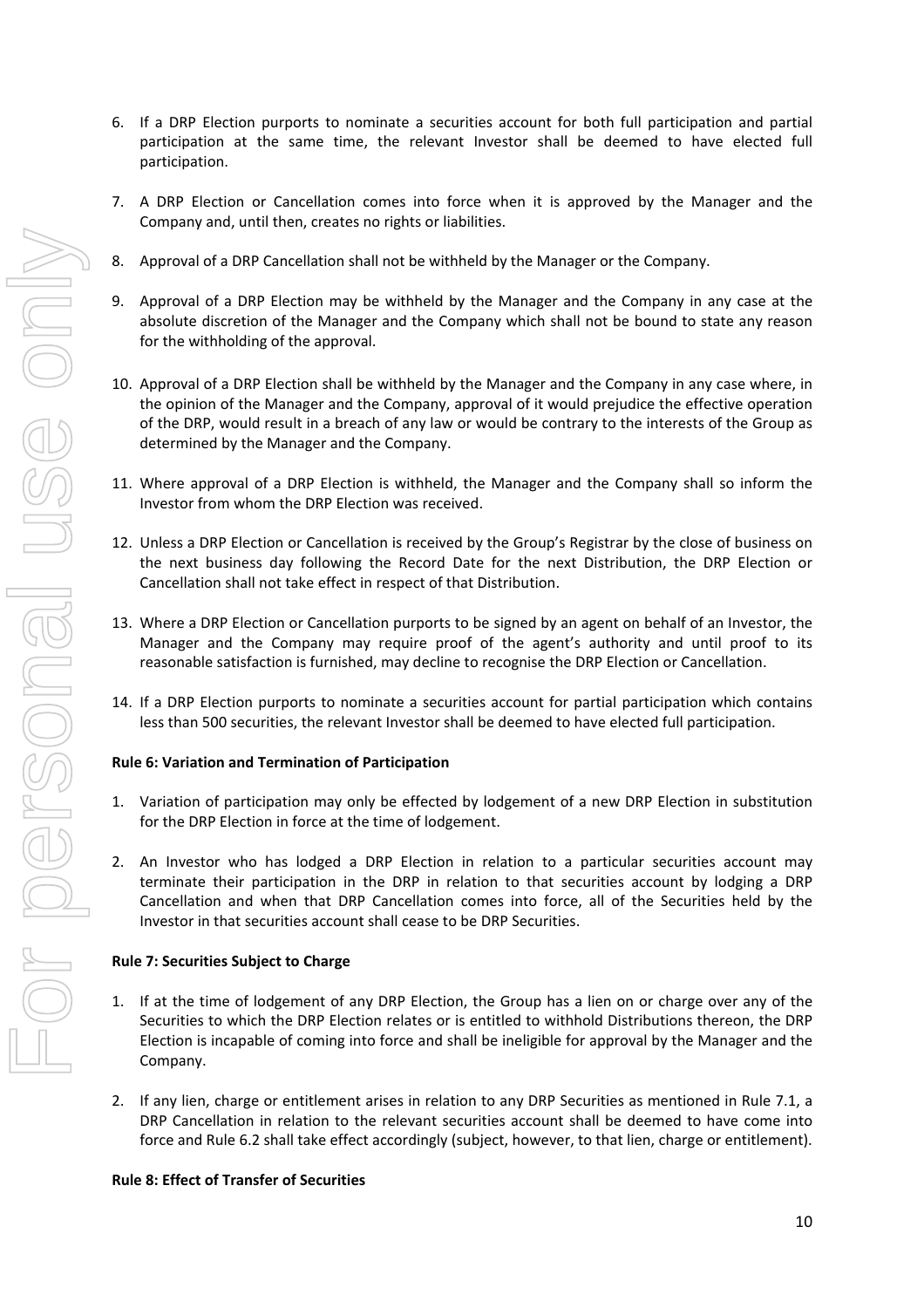- For personal use only Lor personel use onli
- 1. On transfer of all the Securities in a particular securities account, such of those securities as are DRP Securities will, on registration of the transfer, automatically cease to have that character.
- 2. Subject to Rule 8.1, on transfer of only some of the Securities in a particular securities account, unless the Investor otherwise notifies the Group's Registrar, the Securities comprised in the transfer shall be taken to be:
	- (a) first, Securities receiving a Distribution in cash; and
	- (b) second, Securities participating in the DRP, and such of the Securities comprised in the transfer as are taken to be DRP Securities will, on registration of the transfer, automatically cease to have that character.
	- 3. For the purposes of this Rule 8, transfer includes a valid application for registration by transmission.

#### **Rule 9: Entitlements**

Distributions declared or otherwise to be paid in respect of DRP Securities shall be deemed received by the Investor and applied as subscription moneys for fully paid Securities (referred to as Reinvestment Securities) in accordance with Rule 11 at or about the Distribution payment date to each person by whom DRP Securities are held in the relevant securities account on the Record Date for the Distribution.

While stapling applies, the Manager may authorise that some or all of a distribution in respect of an Investor's units in the Trust be used to make payment for the subscription of shares in the Company. Similarly, while stapling applies, the Company may authorise that some or all of a dividend in respect of an Investor's shares in the Company be used to make payment for the subscription of units in the Trust. In order to calculate from time to time the number of Reinvestment Securities to which an Investor is entitled in respect of a particular securities account, the Group shall for record purposes only keep a separate account (referred to as a DRP Account) in respect of that securities account which:

- (a) records every amount of Distribution which the Investor would have received in cash from time to time in respect of the Investor's DRP Securities in that securities account had such Securities not participated in the DRP and accordingly had Distributions been paid in cash (please see ((V x W) - T)  $\div$  X in Rule 10 below);
- (b) reflects each application of every such amount; and
- (c) records such other matters as these Rules require.

#### **Rule 10: Calculation of Entitlements**

An Investor holding DRP Securities on the Record Date in respect of a Distribution on Securities of the same class shall be entitled to an allotment of the number of relevant Reinvestment Securities (as referred to below) which is ascertained by applying the formula:

$$
\frac{(V \times W) \cdot T}{X}
$$

where:

- **V** represents the number of DRP Securities of the relevant class held by the Investor in the particular securities account on the Record Date for the Distribution;
- **W** represents the amount of the Distribution to which the Investor is entitled in respect of each of those DRP Securities;
- **T** represents the amount of withholding tax, income tax or any other tax required to be deducted and withheld by the Group in respect of Distributions attributable to those DRP Securities; and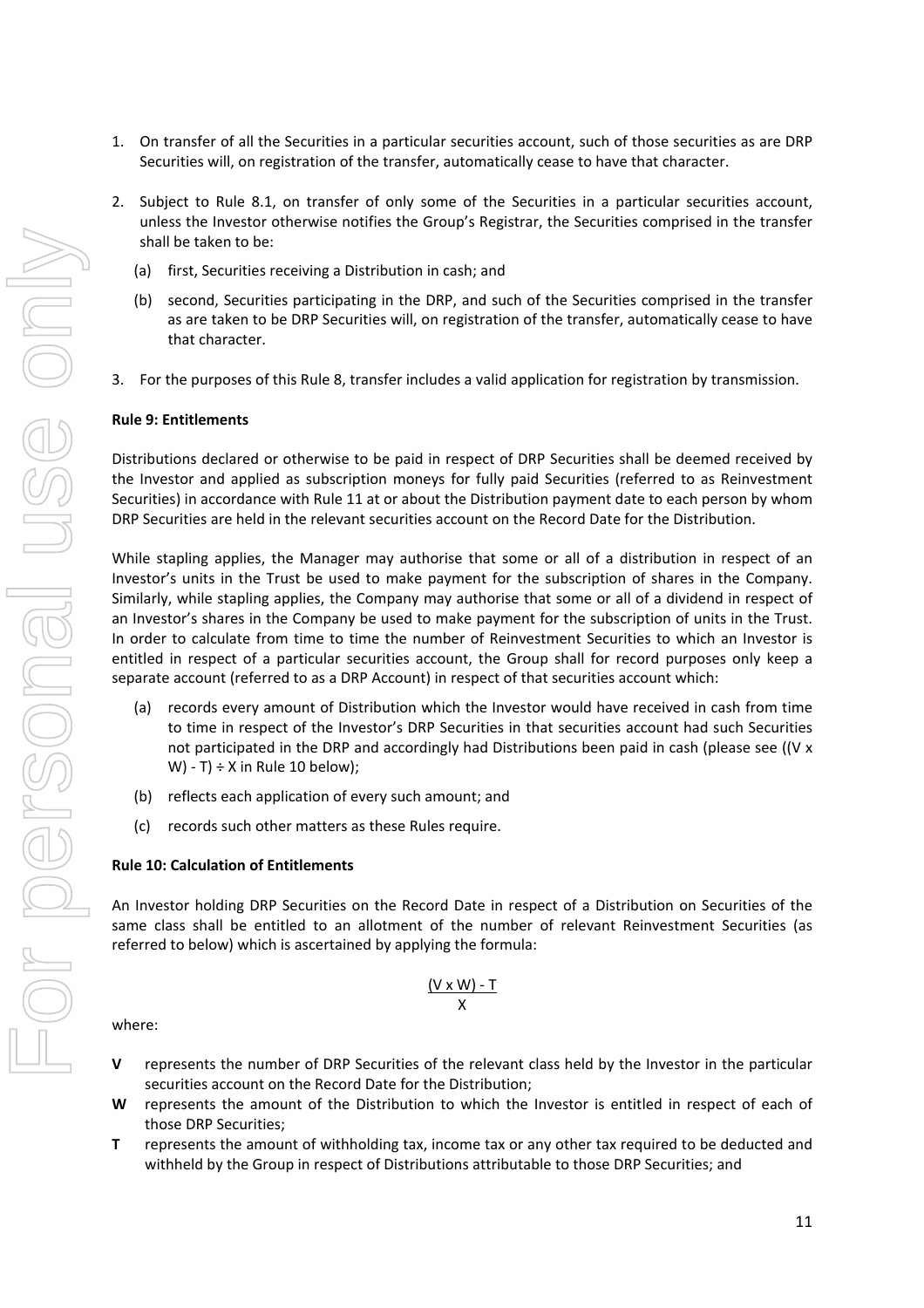**X**  represents the Average Security Price of the Group's Securities over the Pricing Period, less the discount, if any, determined by the Manager and the Company from time to time,

and, if a fraction results from the application of that formula, by rounding the result of the formula's application down to the nearest whole number.

The Manager and the Company will apportion the issue price of the units in the Trust and the shares in the Company that comprise the Reinvestment Securities in accordance with the relevant constitutional provisions of the Trust and the Company.

#### **Rule 11: Allotment of Reinvestment Securities**

An issue of Reinvestment Securities to an Investor in respect of a particular securities account by reason of a Distribution payment shall be affected as follows:

- (a) there shall be recorded in the DRP Account of the Investor in respect of that securities account the number of Reinvestment Securities (calculated under Rule 10) required to be allotted to the Investor; and
- (b) the number of Reinvestment Securities recorded pursuant to Rule 11(a) shall be allotted to the Investor at or about the time of payment of the Distribution in question.

#### **Rule 12: DRP Statements**

- 1. Within 10 business days of allotment of any Reinvestment Securities, a statement will be issued in respect of each participating securities account to which those Reinvestment Securities relate detailing:
	- (a) the number of DRP Securities at the Record Date;
	- (b) the amount of the Distribution to which the Investor is entitled and which the Investor would have received in cash if the DRP Securities had not participated in the DRP;
	- (c) the effective price at which the Reinvestment Securities were issued;
	- (d) the number of those Reinvestment Securities issued;
	- (e) any estimated taxable components of the Distribution;
	- (f) such information, if any, as is required by law to be included in such a statement or to be given to the recipient of the statement; and
	- (g) such other information as the Manager and Company consider necessary.
- 2. All Reinvestment Securities allotted to an Investor in relation to a particular securities account will be recorded on the register of the Group maintained in the same place as the register on which are recorded the majority of the existing securities in that securities account.

#### **Rule 13: Ranking and Listing**

- 1. All Reinvestment Securities shall, from the date of their issue, rank equally with all other fully paid securities in the capital of the Group.
- 2. Promptly after allotment, the Group will make application for official quotation of all Reinvestment Securities on the ASX as per the ASX Listing Rules.

#### **Rule 14: Death of Participant**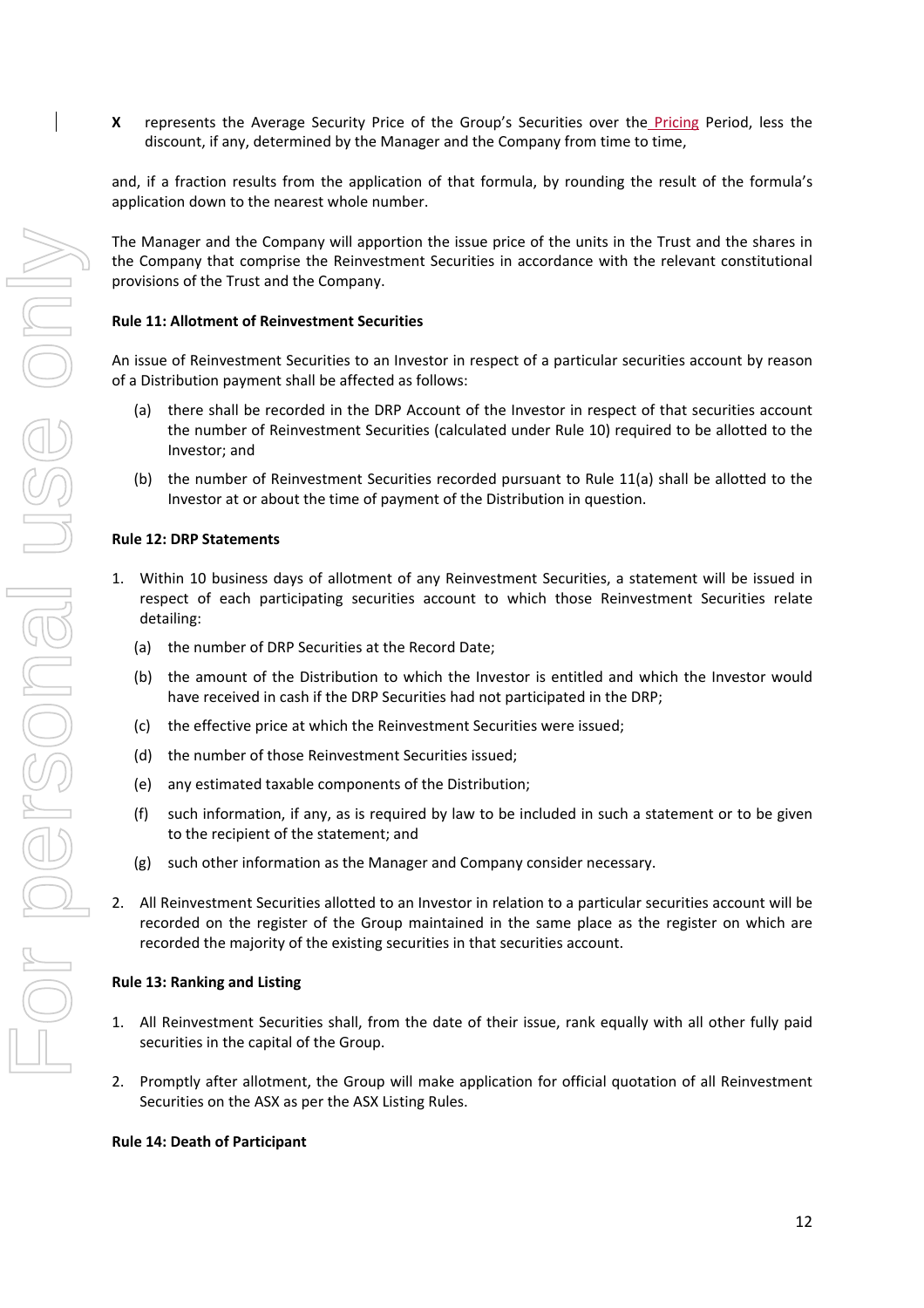- 1. Where the holder of any Securities in respect of which a DRP Election is for the time being in force dies, participation of any Securities held by that Investor in the DRP shall:
	- (a) where such Investor is the sole Investor, terminate on receipt by the Group of notice of death; and
	- (b) where the Investor is a joint Investor, not be affected by the death.
- 2. In the case of such death, the Group will recognise as competent to lodge a DRP Election or Cancellation, any person whom it is bound to recognise as competent to transfer the Securities.

#### **Rule 15: Persons in Other Countries**

- 1. Nothing in these Rules requires the Manager or the Company to take any action under any laws in force outside Australia or New Zealand which affect or regulate the issue of Securities pursuant to the DRP or the right or entitlement of an Investor subject to those laws to participate in the DRP.
- 2. Responsibility to comply with any laws of the kind mentioned in Rule 15.1 is not accepted by the Manager or by the Company. The Manager and the Company, if they consider that it is impracticable or undesirable to meet the requirements of any such law that must be met to enable particular persons to participate, shall be entitled to decline to accept or disregard any DRP Election lodged by any such Investor. If a DRP Election lodged by any such Investor has previously been accepted, the Manager and the Company are entitled to execute on the Investor's behalf a DRP Cancellation.
- 3. Without limiting the generality of Rule 16.2 (but subject to Rule 16.3) the Manager and the Company may alter or add to these Rules in any way which causes:
	- (a) provisions different from those generally applying, are to apply in relation to participation in the DRP by Investors resident in, connected with or subject to the laws in force outside Australia or New Zealand where the Manager and the Company are of the opinion that to do so is necessary or desirable to enable participation by those Investors; or
	- (b) Securities held by or on behalf of Investors resident in, connected with or subject to the laws in force outside Australia or New Zealand to be incapable of participating in the DRP where the Manager and the Company are of the opinion that it is neither practicable nor desirable to extend participation to Securities so held.

#### **Rule 16: Variation of the DRP**

- 1. Subject to Rule 16.2, the Manager and the Company acting together may at any time alter or add to these Rules as they think fit.
- 2. No alteration of, or addition to, these Rules shall be made by the Manager or the Company if the alteration or addition:
	- (a) removes or varies a right to receive Reinvestment Securities that has already crystallised by reason of the payment of the relevant Distribution; or
	- (b) imposes on an Investor who holds DRP Securities any obligation to pay money.
- 3. The determination by the Manager and the Company of a change to the Pricing Period, a rate of discount for the purposes of Rule 10, or a suspension or termination (in whole or in part) of the DRP pursuant to Rule 17 shall not amount to an alteration of or addition to these Rules.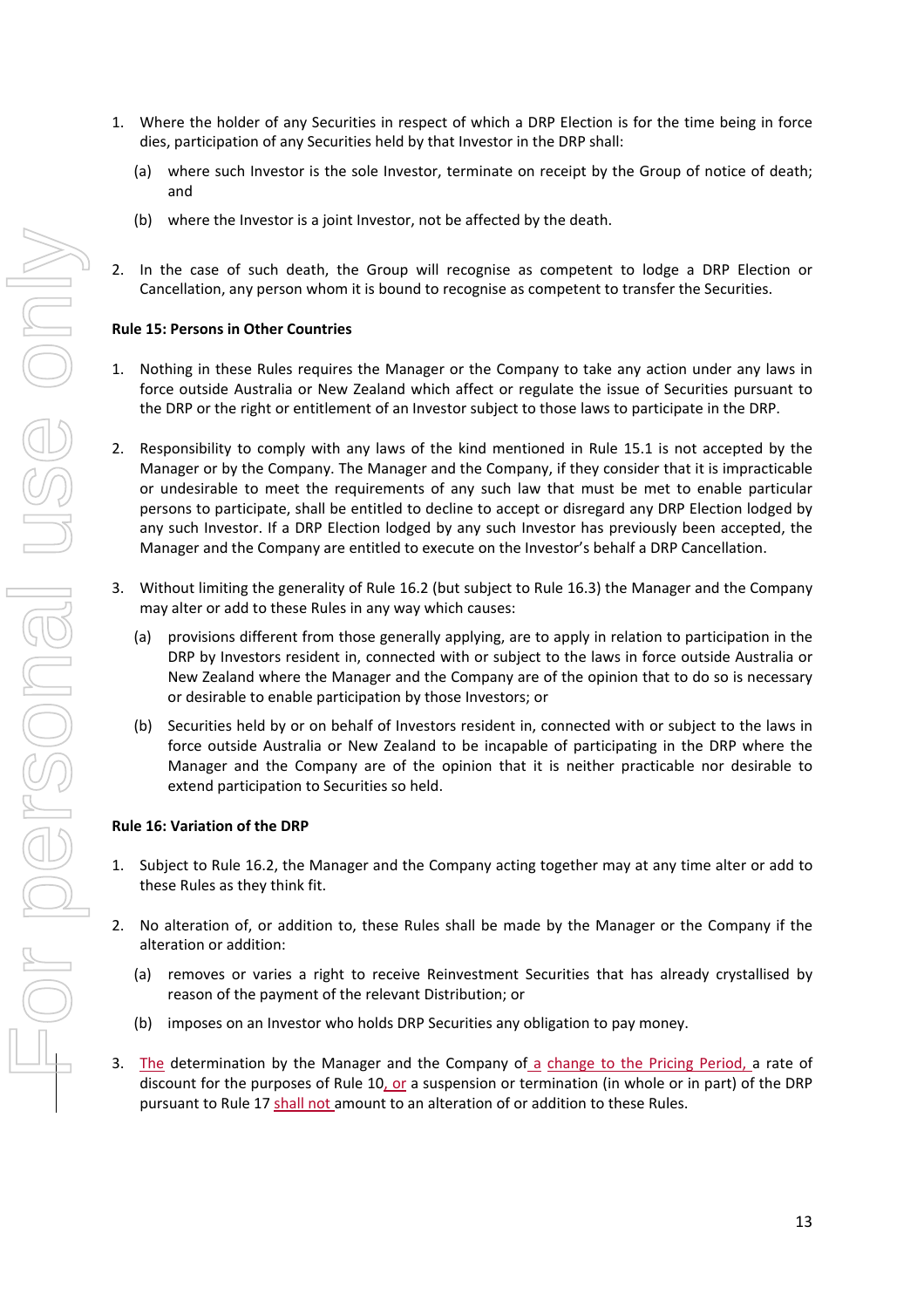#### **Rule 17: Suspension, Termination or Reinstatement of the DRP**

- 1. The Manager and the Company may at any time suspend the operation of the DRP. The suspension of the DRP will be for either a fixed period or until the DRP is reinstated by the Manager and the Company.
- 2. The Manager and the Company may at any time terminate the DRP.
- 3. On termination of the DRP the Securities held by the Investor in a particular securities account which are DRP Securities shall automatically cease to have that character.
- 4. The Manager and the Company may at any time reinstate the DRP.

#### **Rule 18: Notices and Governing Law**

- 1. Unless these Rules otherwise require in a particular case, a notice or other communication to be given to the Manager or the Company under or for the purposes of these Rules shall be in writing and shall be given by lodging it with the Group's Registrar.
- 2. Unless these Rules otherwise require in a particular case, a notice or other communication to be given by the Manager and the Company under or for the purposes of these Rules shall be given in any manner permitted in the Constitution of the Trust and Company for the giving of notices to Investors.
- 3. These Rules shall be governed by and construed in accordance with the laws of New South Wales and the Commonwealth of Australia.